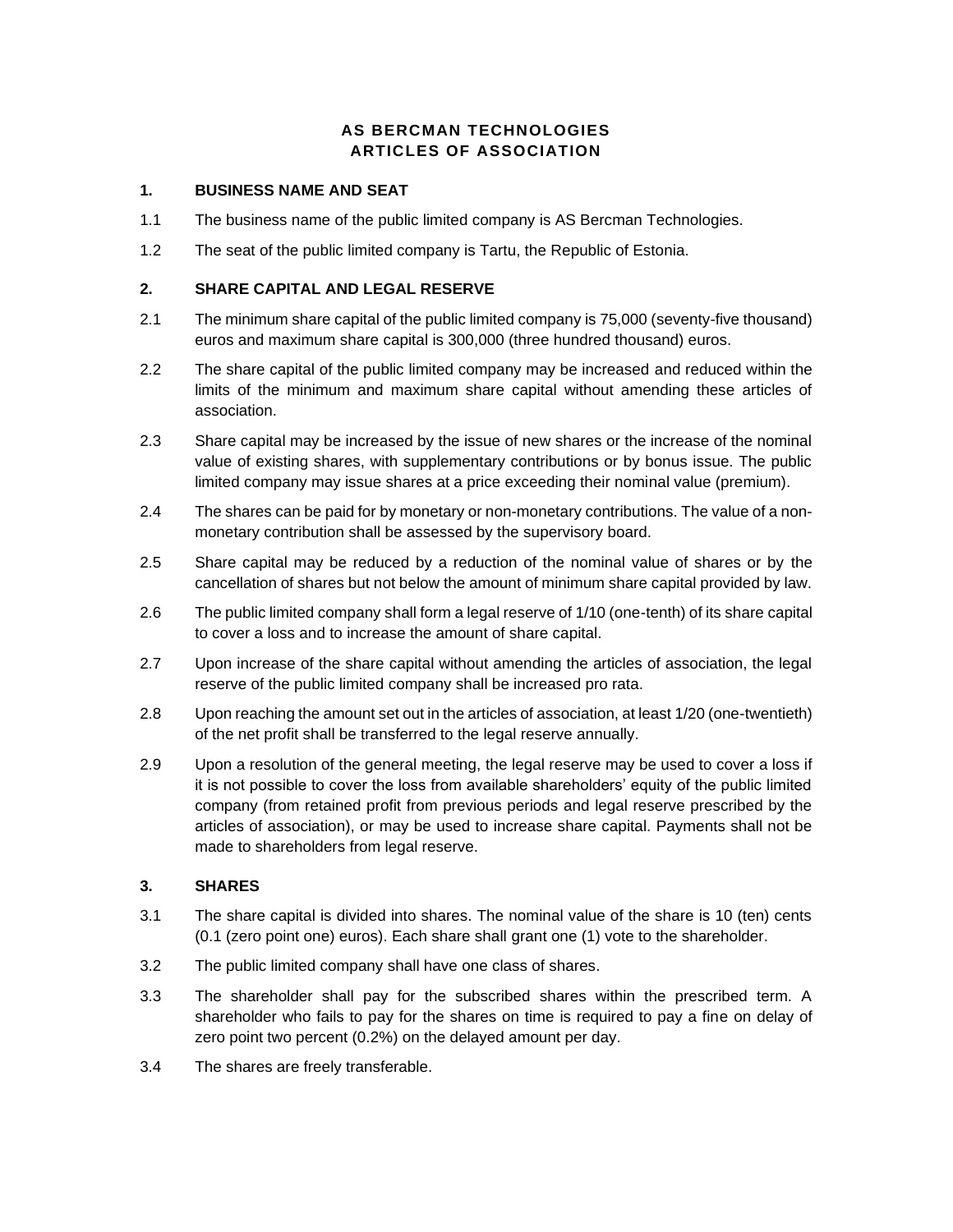## **4. SHAREHOLDER RIGHTS, RESPONSIBILITIES AND GENERAL MEETING**

- 4.1 Shareholders shall exercise their rights at the general meeting of shareholders of the public limited company which is the highest governing body of the public limited company.
- 4.2 An annual general meeting shall be called at least once a year by the management board no later than within six months after the end of the financial year. A special general meeting shall be called in the cases and pursuant to the procedure prescribed by the law.
- 4.3 A general meeting shall be held at the registered office of the public limited company or another place determined by the management board.
- 4.4 A general meeting shall adopt resolutions pursuant to the procedure and within the competence provided by law and the articles of association.

### **5. SUPERVISORY BOARD**

- 5.1 The supervisory board is a governing body of the public limited company who plans the activities of the public limited company, organises the management of the public limited company and supervises the activities of the management board.
- 5.2 The supervisory board of the public limited company shall have at least 3 (three) members and a maximum of 7 (seven) members. Members of the supervisory board shall be elected for a term of 5 (five) years. A member of the supervisory board may be recalled by a resolution of the general meeting regardless of the reason.
- 5.3 The supervisory board is competent to approve the following transactions:
	- 5.3.1 conclusion, amendment or termination of a transaction between the public limited company and its shareholder;
	- 5.3.2 conclusion, amendment or termination of a transaction between the public limited company and a management board member;
	- 5.3.3 approval and amendment of the budget, investment plan and activity plan, as well as approval of derogations thereof;
	- 5.3.4 conclusion of a transaction or act (as one transaction or a series of related transactions) with a monetary value of or effect on the public limited company exceeding 100,000 (one hundred thousand) euros;
	- 5.3.5 purchase, rent, licensing or taking into use in any other manner or acquisition of tangible and intangible assets from any person under any transaction or a series of related transactions the value of which exceeds 100,000 (one hundred thousand) euros, unless this has been previously approved in the duly adopted annual budget or investment plan;
	- 5.3.6 sale, rent, licensing or giving into use in any other manner, encumbrance or transfer of any property, including immovable property, rights of superficies and registered movables, of the public limited company or its subsidiary to any person under any transaction or a series of related transactions the value of which exceeds 100,000 (one hundred thousand) euros, unless this has been previously approved in the duly adopted annual budget;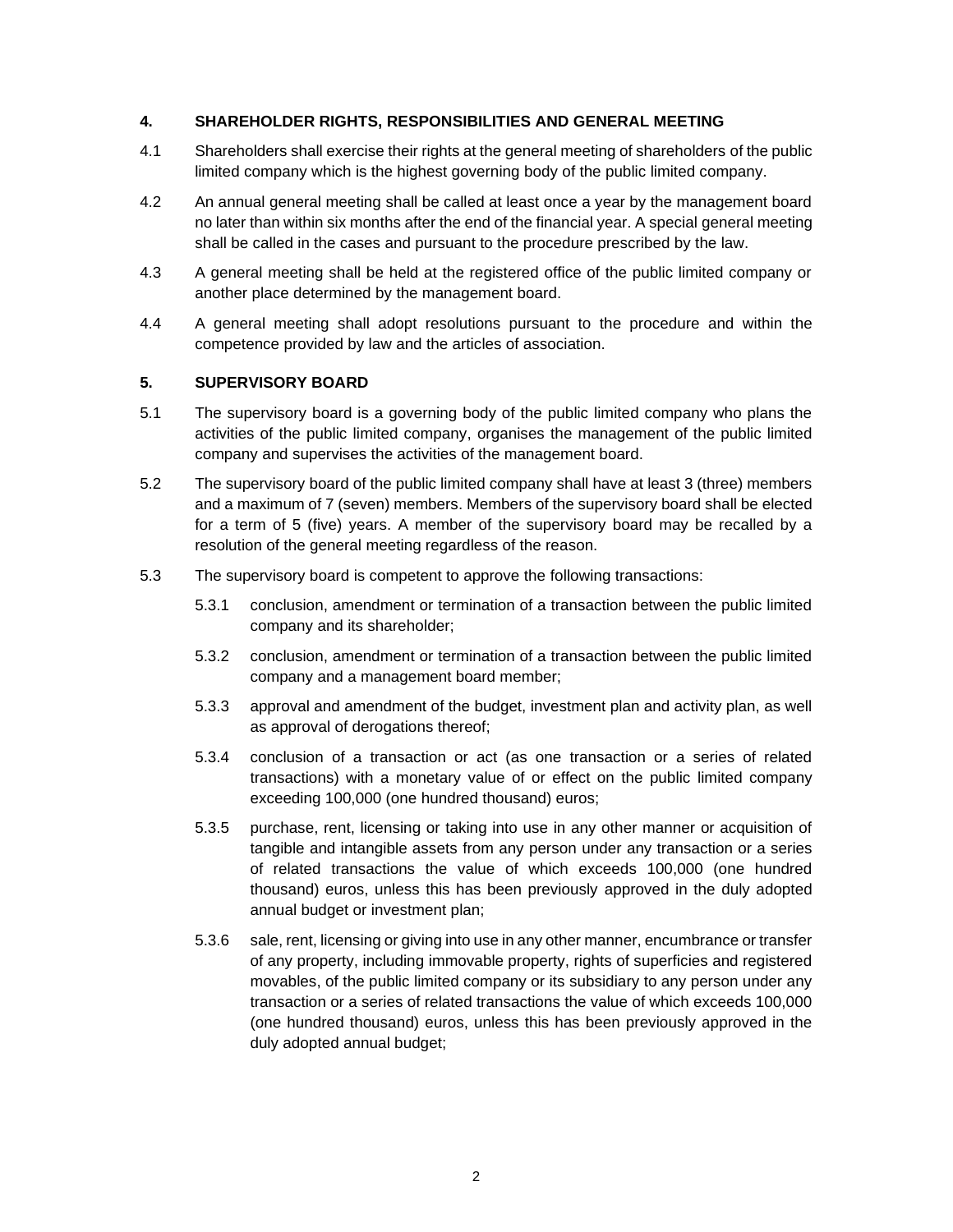- 5.3.7 sale, rent, licensing, transfer, assignment or encumbrance or other disposal of the public limited company's intellectual property or the rights related thereto, unless this activity is conducted in the course of everyday economic activity;
- 5.3.8 assumption of overdraft or other loan, conclusion of a leasing contract or the use of another loan instrument, early repayment of a loan or issuing a loan if the value of the respective transactions exceeds 100,000 (one hundred thousand) euros;
- 5.3.9 assumption of other debt by the public limited company (except for outstanding balances incurred in the course of ordinary business activity, whereas debts exceeding 10,000 (ten thousand) euros shall not be deemed outstanding balance), including the approval of the deadlines, terms and interest rates applicable to the debt, the value of which exceeds 100,000 (one hundred thousand) euros;
- 5.3.10 securing of debts or obligations of third persons in an amount exceeding 1,000 (one thousand) euros;
- 5.3.11 issue of general authorisation and powers of attorney on behalf of the public limited company, except for the issue of power of attorneys in the course of everyday economic activity;
- 5.3.12 initiation or resolution of a court case regarding the public limited company;
- 5.3.13 conclusion of another activity or transaction (as one transaction or a series of related transactions) the value of which exceeds 100,000 (one hundred thousand) euros in one financial year.
- 5.4 The supervisory board has the right to increase the share capital of the public limited company by 64,923.5 (sixty four thousand nine hundred twenty three point five) euros within 3 (three) years as of the date of adopting these articles of association. Upon deciding the increase of share capital pursuant to this section, the supervisory board shall have all the rights of a general meeting. The supervisory board may increase the share capital with both – monetary and non-monetary contributions.
- 5.5 The supervisory board shall adopt its resolutions with a simple majority of the participants. A supervisory board member has one (1) vote. A member of the supervisory board does not have the right to abstain from voting or to remain undecided.
- 5.6 The supervisory board has the right to adopt resolutions without calling a meeting. In such case, a member of the supervisory board shall send a written draft of the respective resolution to all members of the supervisory board and shall specify the term by which the member of the supervisory board must present his or her position on it in writing. If a member of the supervisory board does not give notice of whether the member is in favour of or opposed to the resolution during this term, it shall be deemed that he or she votes against the resolution. If a resolution is adopted pursuant to the procedure set out in this section, a resolution shall be adopted if more than one-half of the votes of the supervisory board members are in favour, unless the law or articles of association prescribe a greater majority requirement.
- 5.7 The supervisory board shall adopt resolutions pursuant to the procedure and within the competence provided by law and the articles of association.

#### **6. MANAGEMENT BOARD**

6.1 The management board is a governing body of the public limited company that represents